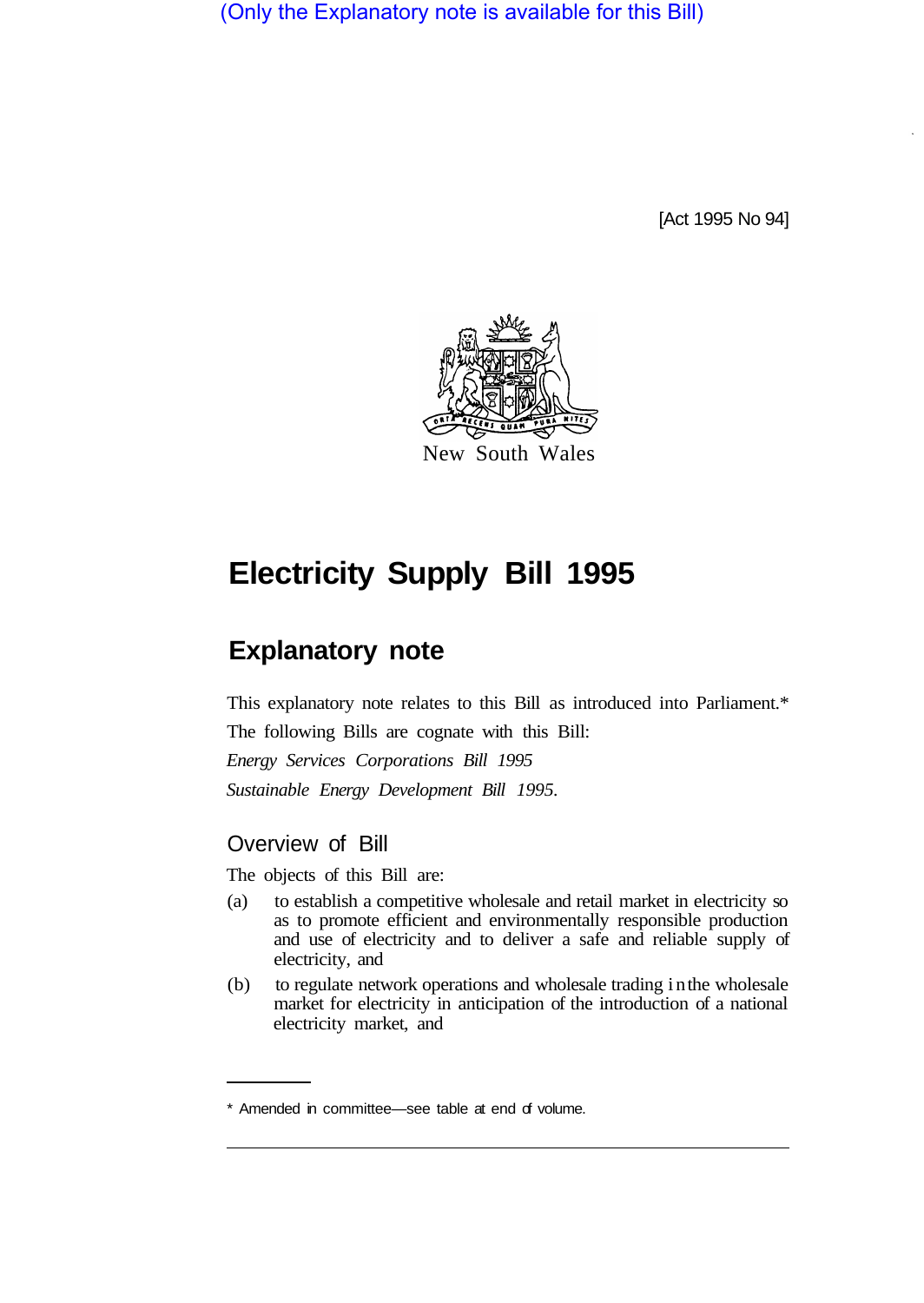Explanatory note

(c) to regulate network operations and electricity supply in the retail market in a manner that ensures open access to electricity distribution systems, promotes customer choice and creates customer rights in relation to electricity connections and electricity supply.

The Bill also amends various other Acts and instruments and contains provisions of a savings and transitional nature.

## Outline of provisions

#### **Part 1 Preliminary**

This Part contains provisions for the name of the proposed Act, the commencement of the proposed Act, the objects of the proposed Act, the definition of words and expressions used in the proposed Act and the status of the Crown (clauses 1-5).

#### **Part 2 Network operations and wholesale trading in the wholesale market**

This Part deals with the wholesale market for electricity, regulating network operations (that is, the operation of transmission and distribution systems that convey electricity from where it is generated to where it is used) and wholesale trading (that is, the buying and selling of electricity in bulk). The provisions of the proposed Act anticipate a national regime to which it is intended that the State will eventually become a party. The principal characteristics of the regime involve the separation of network operations from wholesale trading, so as to promote competition, and the involvement of a Market and System Operator to co-ordinate both network operations and wholesale trading, so as to promote a safe and reliable electricity supply system.

#### **Division 1 Network operations**

This Division prohibits the operation of a transmission or distribution system for wholesale trading by persons who do not hold appropriate authorisations (clause 6), provides for the granting of network operators' authorisations (clause 7 and Schedule 1) and imposes conditions on such authorisations in relation to the persons for whom electricity may be conveyed (clause 8) and compliance with the Market and System Operator's rules, procedures and conditions of wholesale market operation (clause 9).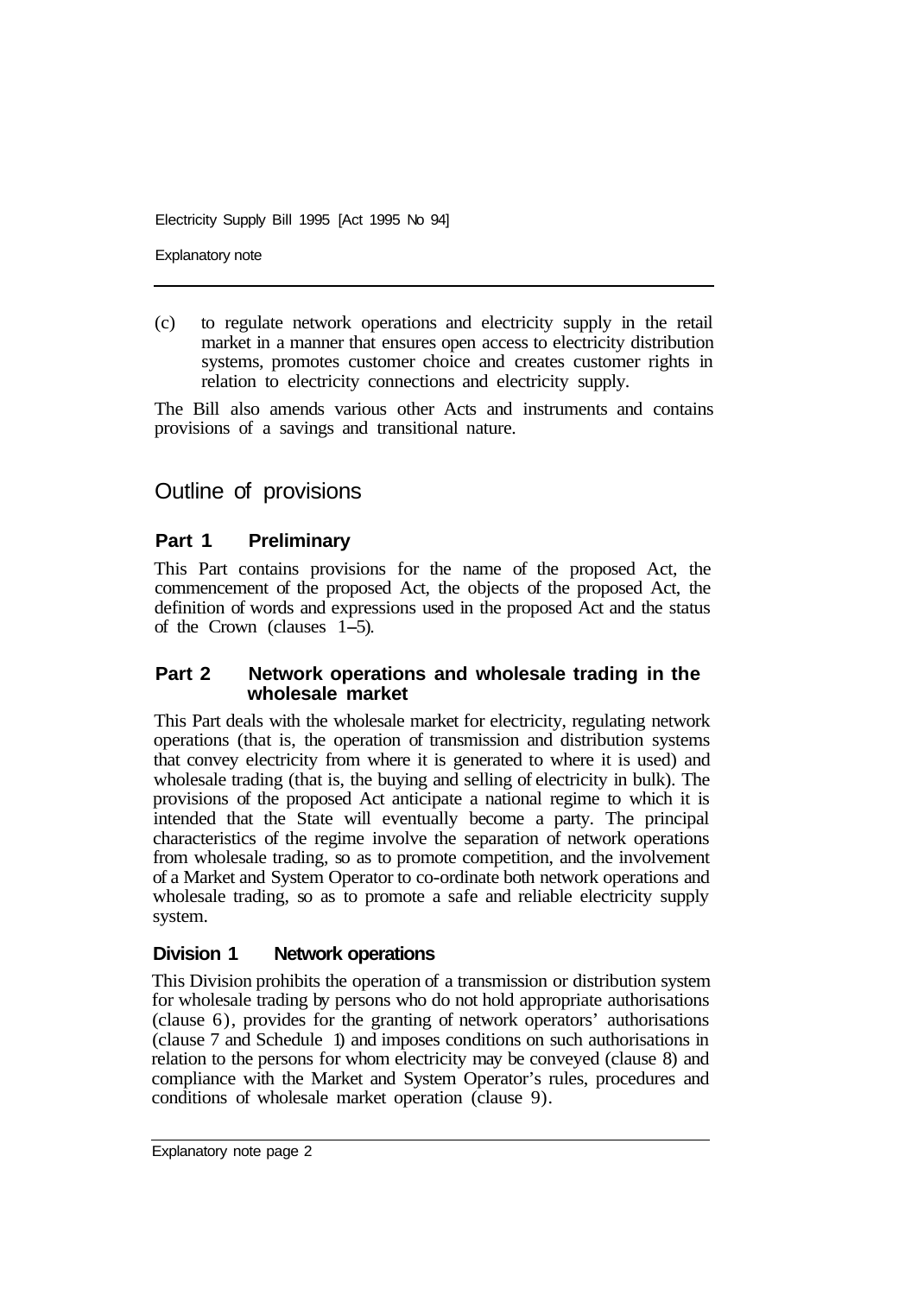Explanatory note

### **Division 2 Wholesale trading**

This Division provides for the granting of wholesale traders' authorisations (clause 10 and Schedule 1) and imposes conditions on such authorisations in relation to the prohibition of discriminatory policies in connection with the supply of electricity (clause 11) and compliance with the Market and System Operator's rules, procedures and conditions of wholesale market operation (clause 12).

## **Part 3 Network operations in the retail market**

This Part regulates network operations (that is, the operation of transmission and distribution systems that convey electricity from where it is generated to where it is used) in the retail market for electricity. As with the wholesale market, these operations are to be kept separate from electricity supply operations, so as to promote competition.

## **Division 1 Network operations**

This Division prohibits the operation of a transmission or distribution system for retail supply by persons who do not hold appropriate licences (clause 13), provides for the granting of network operators' licences (clause 14 and Schedule 2) and imposes conditions on such licences in relation to rights to connection (clause 15), the persons for whom electricity may be conveyed (clause 16), the holding of retail suppliers' licences by electricity distributors (clause 17) and the requirement for customer connection contracts (clause 18).

## **Division 2 Standard form customer connection contracts**

This Division establishes the procedure for preparing standard form customer connection contracts (clause 19), provides for the matters for which such contracts must provide (clause 20), specifies the effect of such contracts (clause 21) and provides for their amendment (clause 22).

## **Division 3 Negotiated customer connection contracts**

This Division provides for negotiated customer connection contracts for customers who opt out of the standard form of contract (clause 23).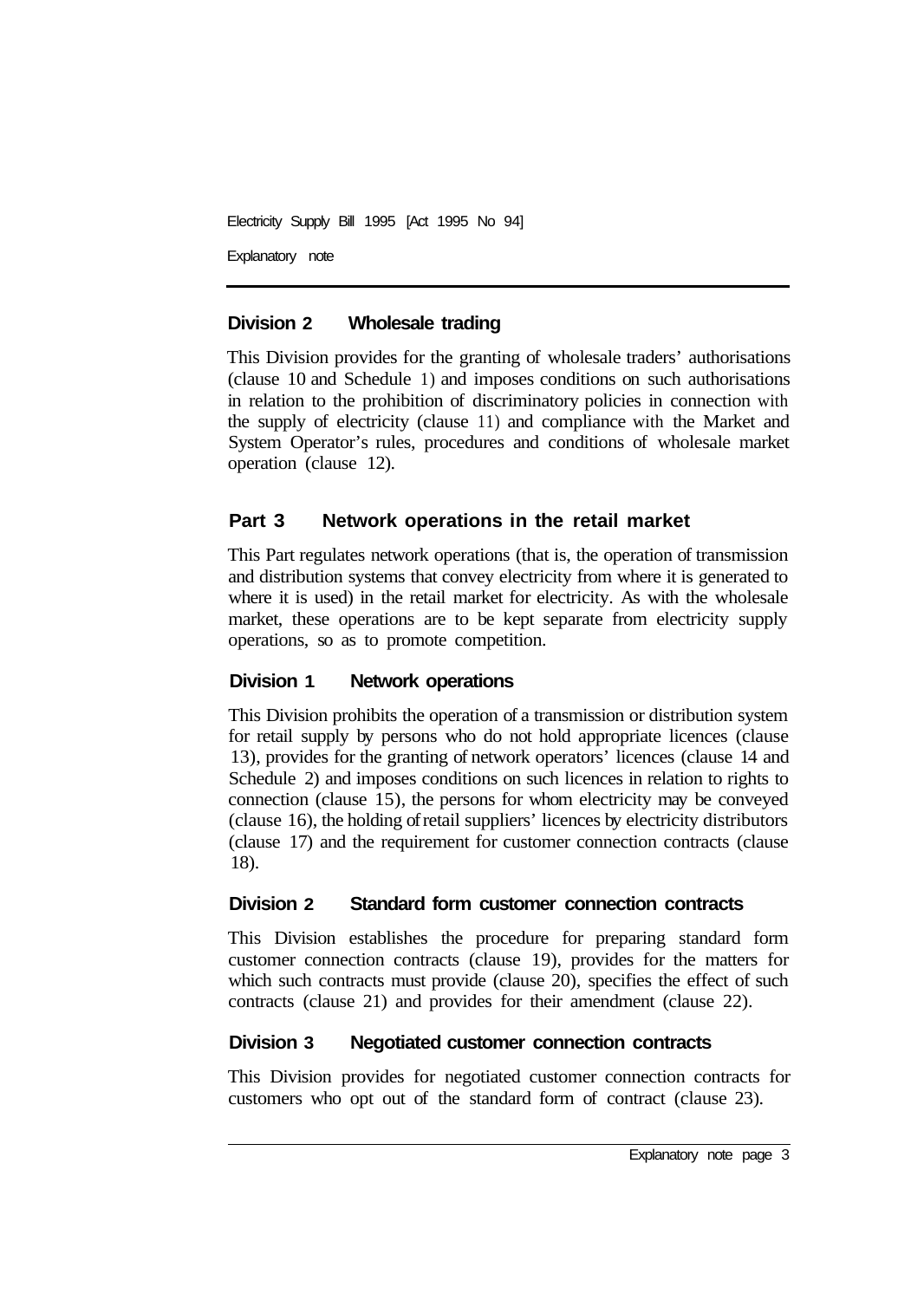Explanatory note

#### **Division 4 Requirements relating to customer connection services**

This Division gives electricity distributors the power to impose requirements on customers in relation to the provision of customer connection services. In particular, it enables an electricity distributor to refuse to provide such services if those requirements are not complied with (clause 24). The requirements may relate to contributions towards the augmentation of the electricity distributor's distribution system (clause 25), the provision of service lines (clause 26), service equipment (clause 27), transformers (clause 28) and electricity meters (clause 29), the installation and use of apparatus (clause 30), customer choice in the provision of goods and services (clause 31) and the sealing of electrical installations (clause 32).

#### **Part 4 Electricity supply in the retail market**

This Part regulates the supply of electricity in the retail market for electricity. As with the wholesale market, operations relating to retail supply are to be kept separate from network operations, so as to promote competition.

#### **Division 1 Electricity supply**

This Division provides for the granting of retail suppliers' licences (clause 33 and Schedule 2) and imposes conditions on such licences in relation to rights to supply (clause 34), the prohibition of discriminatory policies in connection with the supply of electricity (clause 33, the supply of electricity to franchise customers (clause 36), the supply of electricity to non-franchise customers (clause 37) and the requirement for customer supply contracts  $clause$  38).

#### **Division 2 Standard form customer supply contracts**

This Division establishes the procedure for preparing standard form customer supply contracts (clause 39), provides for the matters for which such contracts must provide (clause 40), specifies the effect of such contracts (clause 4 1) and provides for their amendment (clause 42).

#### **Division 3 Negotiated customer supply contracts**

This Division provides for negotiated customer supply contracts for non-franchise customers and for franchise customers who opt out of the standard form of contract (clause 43).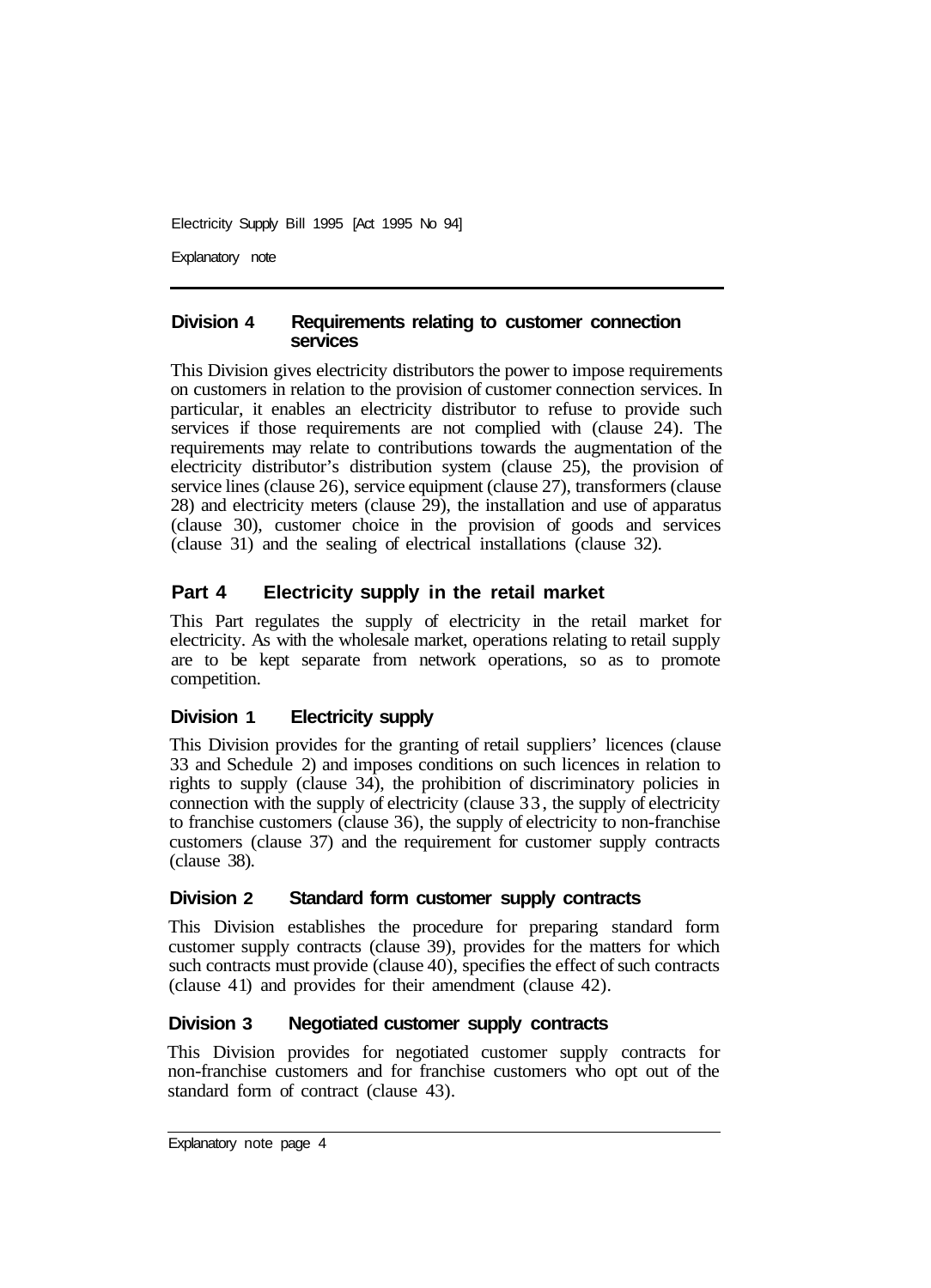Explanatory note

## **Part 5 Powers and duties of network operators generally**

This Part deals with the powers and duties of network operators in connection with the installation, operation and maintenance of their transmission and distribution systems.

#### **Division 1 Acquisition of land**

This Division empowers a network operator to acquire land in accordance with the *Land Acquisition (Just Terms Compensation) Act 1991* (clause 44).

## **Division 2 Powers and duties relating to electricity works**

This Division empowers network operators to carry out certain works in connection with their transmission and distribution systems (clause 45), requires them to make good any damage they cause in so doing (clause 46), empowers them to move conduits (clause 47), trim and remove trees (clause 48) and remove obstructions (clause 49), exempts them from payments of charges in relation to electricity works situated in public roads or public reserves (clause 50), ensures that they retain ownership over their electricity works, wherever situated (clause 51), allows them to interrupt the supply of electricity for maintenance purposes (clause 52) and exempts them from liability for failures in electricity supply due to mechanical breakdowns or uncontrollable causes (clause 53).

## **Division 3 Powers of entry**

This Division sets out the powers and duties of network operators in relation to entry to private land. The Division confers a power of entry in certain circumstances (clause 54), requires notice to be given (clause 53, allows the use of force in specified situations (clause 56), requires the use of force or urgent entry to be reported (clause 57), requires care to be taken (clause 58), provides for the recovery of the costs of entry in certain circumstances (clause 59), provides for the payment of compensation (clause 60), requires possession of an appropriate certificate of authority (clause 61), regulates entry onto residential premises (clause 62) and provides for warrants of entry (clause 63).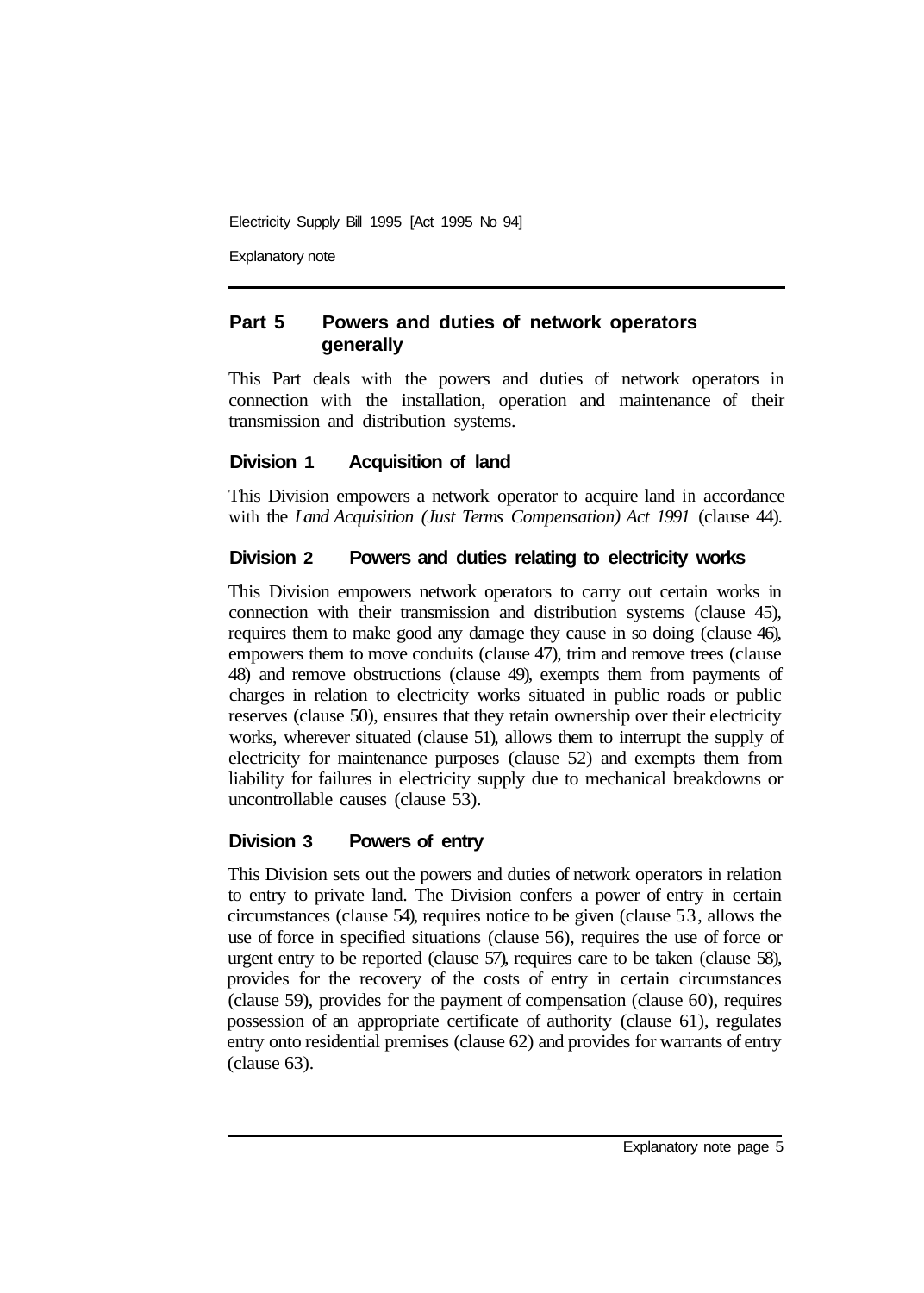Explanatory note

## **Part 6 Offences**

#### **Division 1 General offences**

This Division creates offences with respect to theft of electricity (clause 64), interference with electricity works (clause 65)' interference with electricity meters (clause 66)' interference with electricity distributors' seals (clause 67), unauthorised connections (clause 68), unauthorised increase in capacity of connections (clause 69), unauthorised alterations and additions to electrical installations (clause 70) and obstruction of authorised officers  $clause$  71).

#### **Division 2 Restrictions on resupply of electricity**

This Division prohibits the reselling of electricity, with an exception for landlords who merely pass on electricity charges to their tenants (clause 72).

#### **Division 3 Supplementary orders**

This Division empowers a Local Court to order disconnection and discontinuance of electricity supply (clause 73), to order payment for electricity unlawfully charged for (clause 74) and to order payment for stolen electricity (clause 75) and provides that any such order may be enforced as a civil debt (clause 76).

#### **Part 7 Administration**

#### **Division 1 The Market and System Operator**

This Division provides for the appointment of 'a Market and System Operator to co-ordinate the wholesale market for electricity (clause 77). Initially, TransGrid will be the Market and System Operator. The Division also sets out the principal functions of the Market and System Operator (clause 78), empowers the Market and System Operator to impose fees (clause 79) and establishes a System Control Fund (clause 80), a Market Operations Fund (clause 81) and a Market Settlements Fund (clause 82).

#### **Division 2 Distribution districts**

This Division establishes distribution districts for certain electricity distributors (clause 83 and Schedule 3), provides for their variation (clause 84) and provides for the transfer of staff, assets, rights and liabilities as a consequence of any such variation (clause 85 and Schedule 4).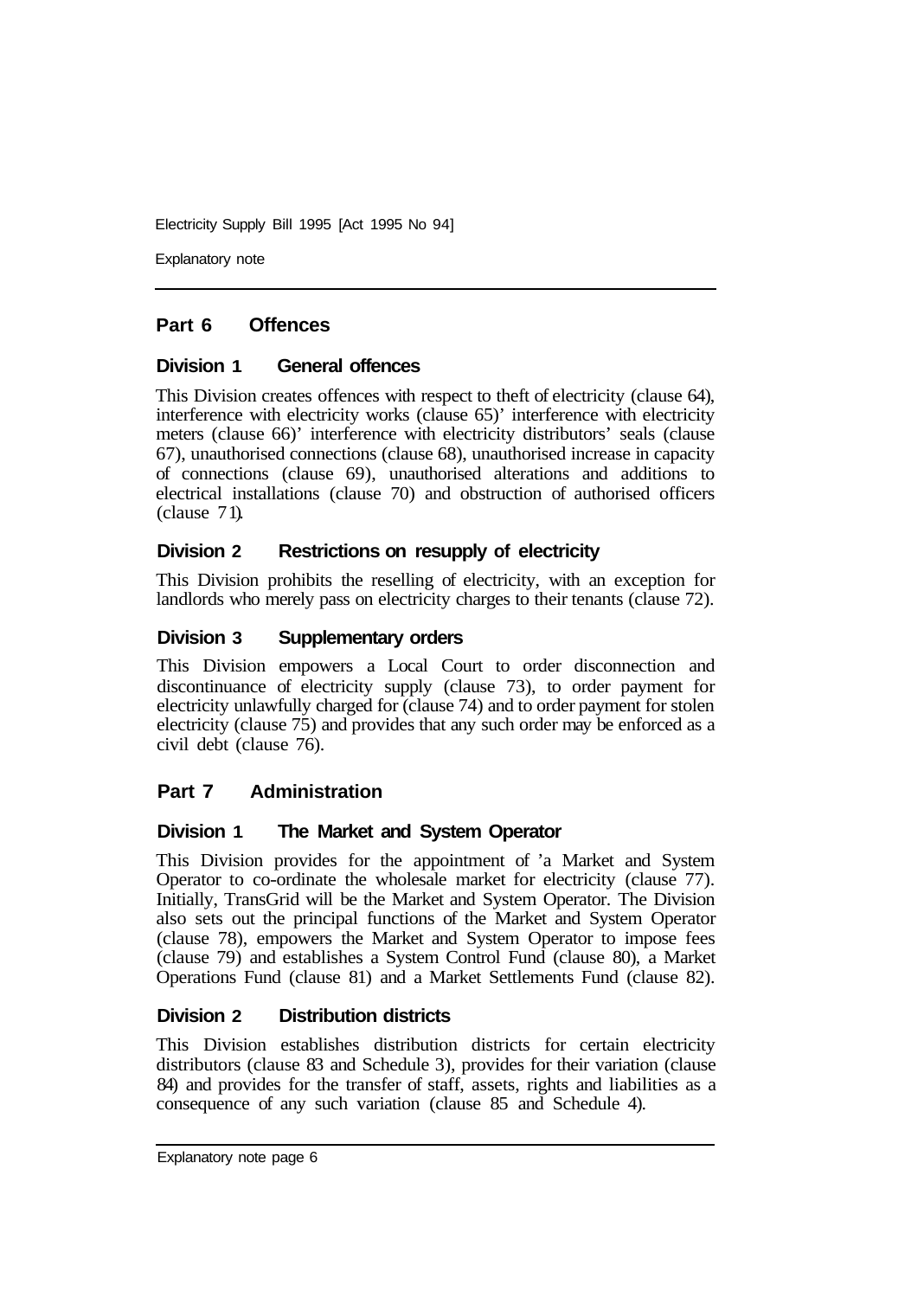Explanatory note

#### **Division 3 Customer consultative groups**

This Division provides for the appointment of customer consultative groups for electricity distributors (clause 86), provides for their constitution and procedure (clause 87) and sets out their functions, which are to be to provide advice and information to their parent electricity distributor in connection with customer connection services and electricity supply (clause 88).

#### **Division 4 General**

This Division enables the Minister to declare certain persons to be non-franchise customers (clause 89), and certain electricity works to be transmission systems (clause 90), by means of orders published in the Gazette, and empowers network operators to appoint authorised officers for the purpose of exercising various functions (including powers of entry) under the proposed Act (clause 91).

#### **Part 8 Appeals and resolution of disputes**

This Part confers a right of appeal in relation to decisions under Schedules 1 and 2 in relation to authorisations and licences (clause 92), confers a right of appeal on customers against certain decisions of electricity distributors and retail suppliers (clause 93) and provides a mechanism for resolving disputes between public authorities (clause 94).

#### **Part 9 Miscellaneous**

This Part contains the following provisions:

- (a) a provision making unauthorised electricity supply arrangements unenforceable (clause 93,
- (b) a provision to the effect that customer connection contracts and customer supply contracts may form one document (clause 96),
- (c) a provision authorising the delegation of the Minister's functions under the proposed Act (clause 97),
- (d) a provision making directors and managers liable for offences committed by corporations (clause 98),
- (e) a provision with respect to proceedings for offences (clause 99),
- (f) a provision with respect to the recovery of monetary penalties imposed under Schedule 1 or 2 (clause 100),
- (g) a provision with respect to the recovery of charges by network operators and wholesale or retail suppliers (clause 101),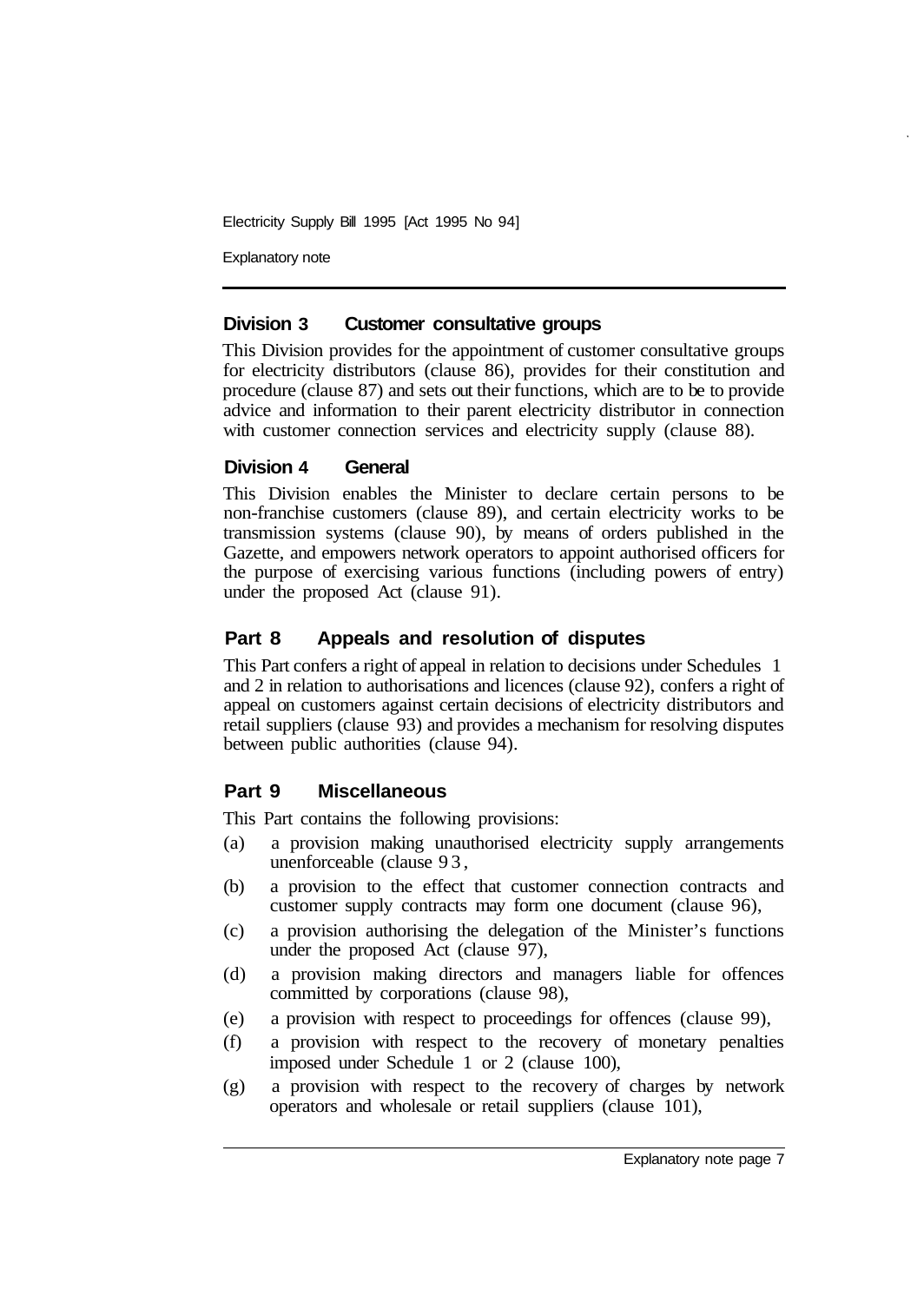Explanatory note

- (h) a provision with respect to the application of the proposed Act outside local government areas (clause 102),
- (i) a provision authorising the making of regulations (clause 103),
- (j) a provision repealing certain Acts and instruments (clause 104),
- (k) a provision giving effect to Schedule 5, which contains amendments to various Acts and instruments (clause 105),
- (1) a provision giving effect to Schedule 6, which contains savings and transitional provisions (clause 106),
- (m) a provision requiring the proposed Act to be reviewed at the end of 5 years (clause 107).

## **Schedules**

**Schedule 1** provides for the granting of authorisations, the imposition of conditions on authorisations, the variation of those conditions and the cancelling of authorisations. The Schedule also enables a civil penalty of up to \$100,000 to be imposed on the holder of an authorisation in relation to any contravention of the proposed Act or the regulations or the conditions of the authorisation.

**Schedule 2** provides for the granting of licences, the imposition of conditions on licences, the variation of those conditions and the cancelling of licences. The Schedule also enables a civil penalty of up to \$100,000 to be imposed on the holder of a licence in relation to any contravention of the proposed Act or the regulations or the conditions of the licence.

**Schedule 3** describes the distribution districts of various electricity distributors.

**Schedule 4** provides for the transfer of staff, assets, rights and liabilities consequent on the variation of the boundaries of an electricity distributor's distribution district.

**Schedule 5** amends the following Acts and instruments:

*Electricity Act 1945 (1946 No 13)* 

*Electricity (Pacific Power) Act 1950 No 22* 

*Electricity Transmission Authority Act 1994 No 64* 

*Energy Administration Act 1987 No 103* 

*Fish River Water Supply Administration Act 1945 No 16* 

Explanatory note page 8